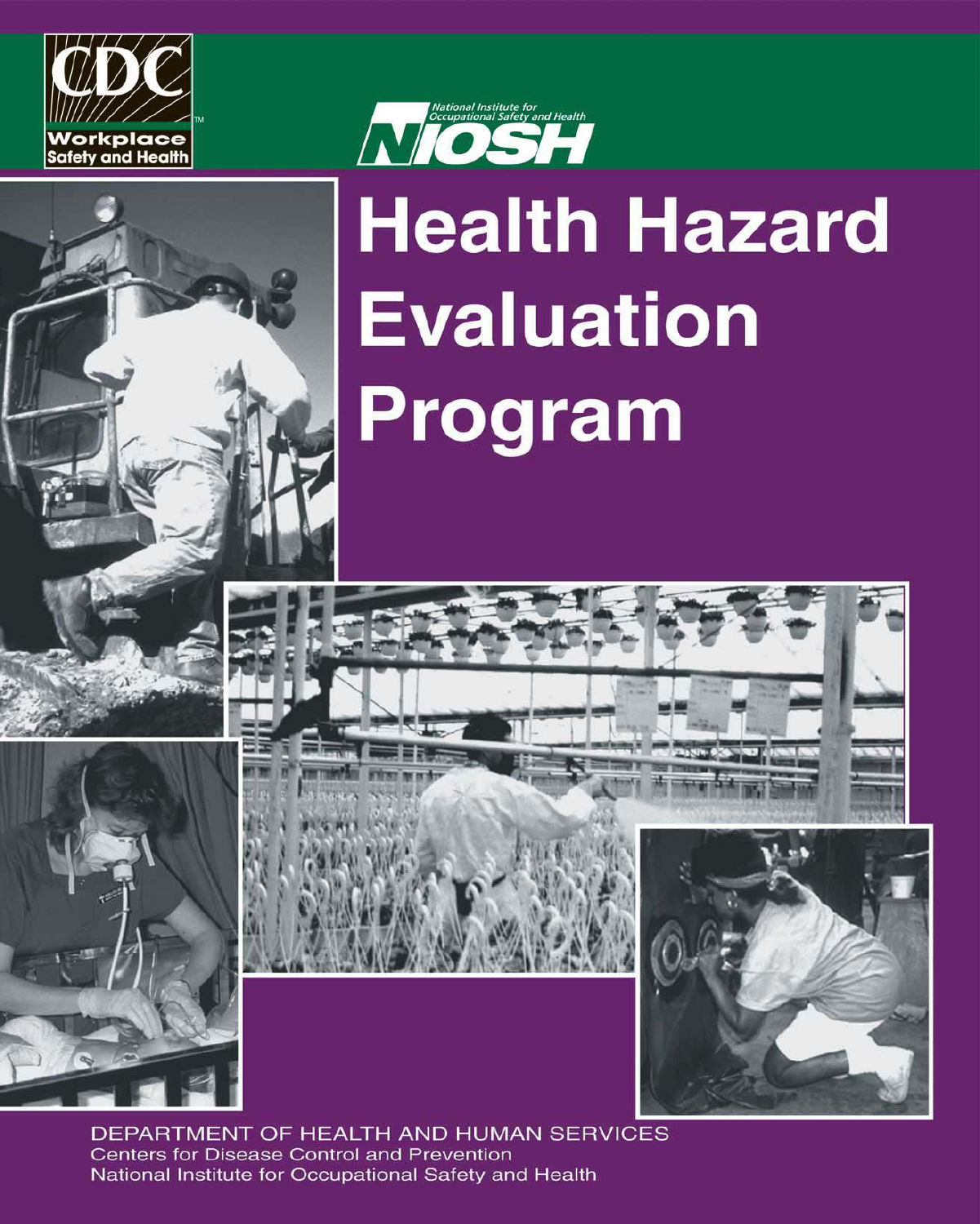## **NIOSH Health Hazard Evaluation Program**

U.S. DEPARTMENT OF HEALTH AND HUMAN SERVICES Public Health Service Centers for Disease Control and Prevention National Institute for Occupational Safety and Health

June 2000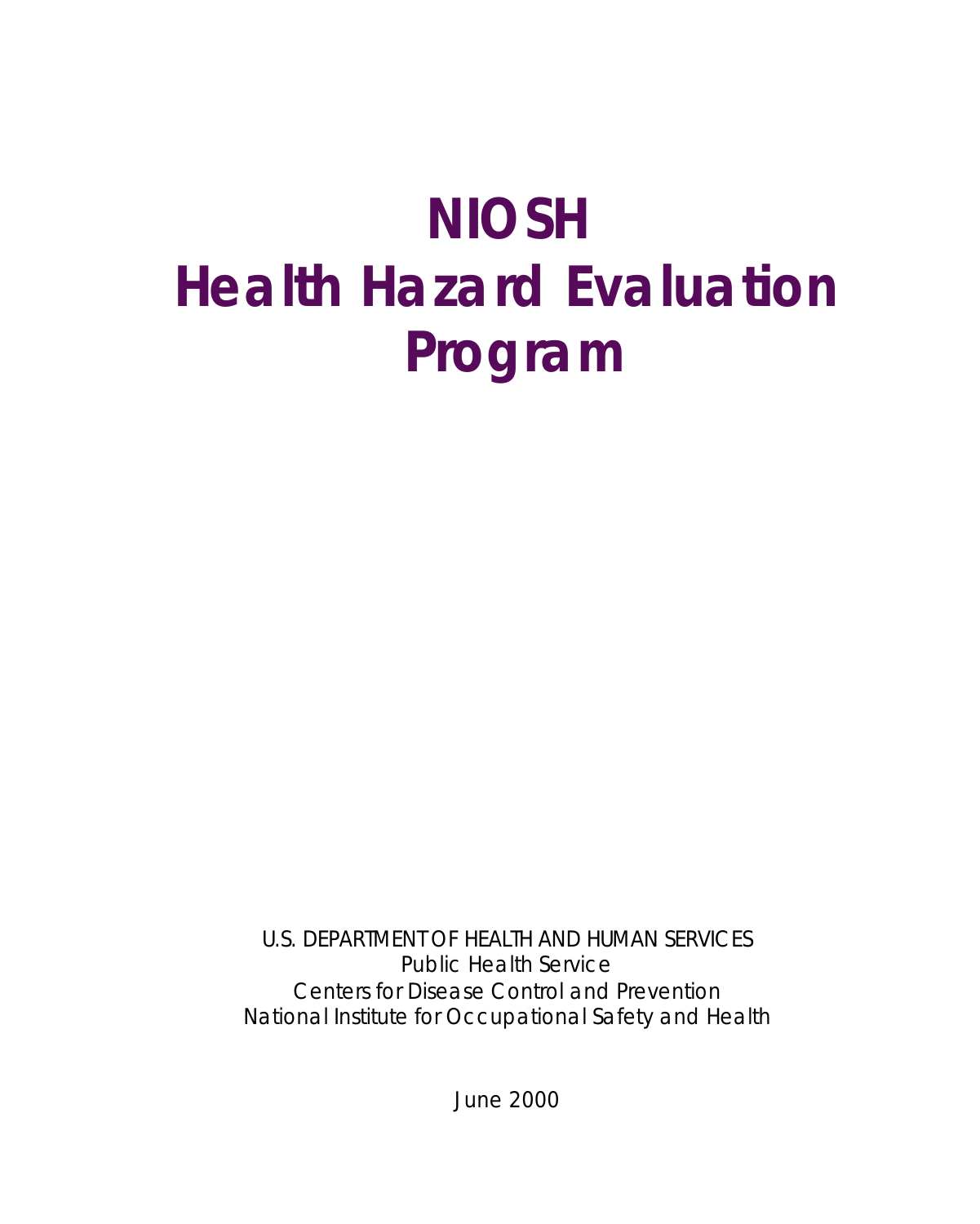## **DISCLAIMER**

*Mention of any company name or product does not constitute endorsement by the National Institute for Occupational Safety and Health.*

**This document is in the public domain and may be freely copied and reprinted.**

*Copies of this and other NIOSH documents are available from*

*National Institute for Occupational Safety and Health Publications Dissemination 4676 Columbia Parkway Cincinnati, Ohio 45226-1998*

> *1-800-35-NIOSH (1-800-356-4674) Fax number: (513) 533-8573*

*To receive other information about occupational safety and health problems, call 1-800-35-NIOSH (1-800-356-4674), or visit the NIOSH Home Page on the World Wide Web at www.cdc.gov/niosh*

**DHHS (NIOSH) Publication No. 2000-132**

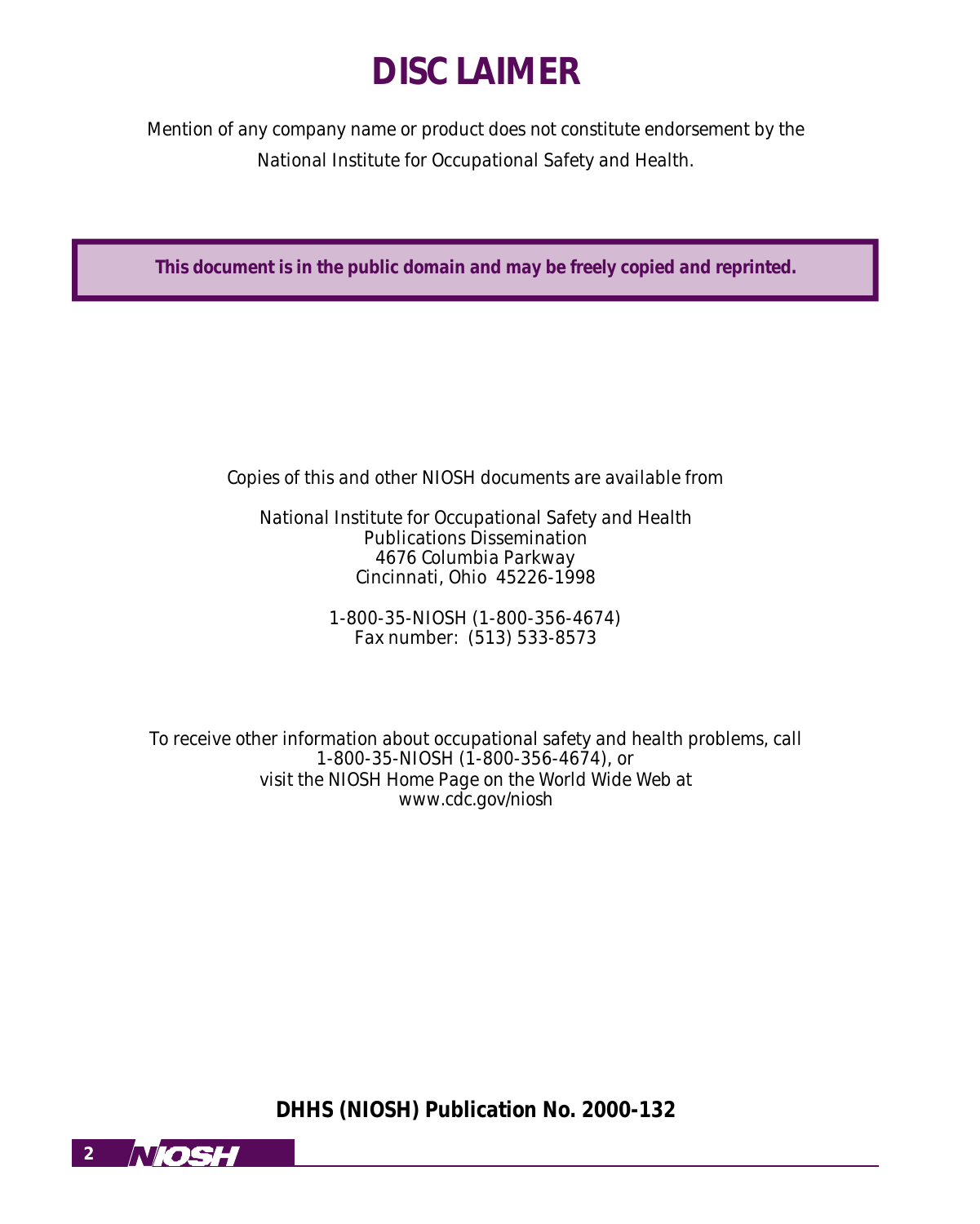## What Is NIOSH?

*NIOSH is the National Institute for Occupational Safety and Health and is part of the Centers for Disease Control and Prevention (CDC), an agency in the Department of Health and Human Services. NIOSH was created to carry out the following four tasks:*

- *Respond to requests for investigation of workplace hazards*
- *Conduct research to prevent work-related health or safety problems*
- *Recommend appropriate health and safety rules and regulations*
- *Train occupational safety and health professionals*

*NIOSH should not be confused with the Occupational Safety and Health Administration (OSHA), an agency in the Department of Labor whose primary mission is to set and enforce standards to protect employee health and safety.*

## What Is a Health Hazard Evaluation (HHE)?

*An HHE is an evaluation of possible health hazards at a workplace. An HHE is done in response to concerns expressed by employees, employee representatives, or employers. The purpose of the evaluation is to find out whether there is a health hazard to employees caused by exposure to hazardous materials or conditions. Workplace agents NIOSH has studied include chemicals, biological agents, heat stress, noise, radiation, and ergonomic stressors.*

*The NIOSH HHE program evaluates new or unique hazards, or common hazards that are not completely understood. Often a site visit is required. When NIOSH evaluates more common types of hazards, however, a site visit may not be needed.*

## Who Can Request an HHE?

## Employees

*An employee can request an HHE provided:*

- The person is currently employed at the workplace of concern
- The HHE request is signed by two other employees for a total of three *different employee signatures. (Note: For a work area where three or fewer employees work, one employee can make a request alone.)*

## Employee Representatives

*Any officer of a labor union that represents the employees for collective bargaining may request an HHE on behalf of the employees.*

## Employers

*Any management official may request an HHE on behalf of the employer.*

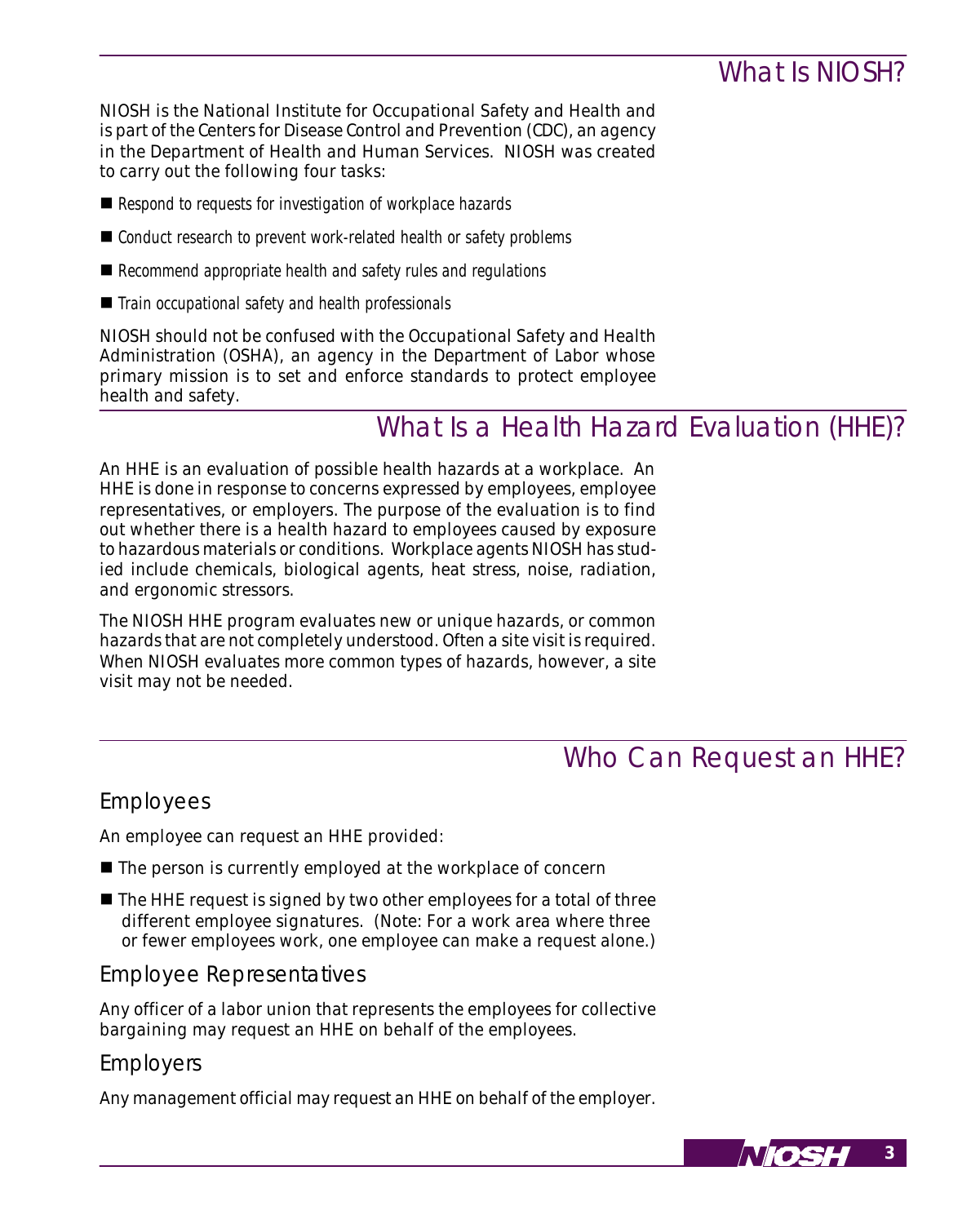### Employees of Federal, State, & Local Agencies

*Employees of Federal government agencies, their representatives, or any management official can request an HHE.*

*For employees of state or local government agencies, the situation is more complicated. In general, NIOSH can respond to requests from these employees. However, the cooperation of the employer may be required.*

## What Happens During an HHE?

*The NIOSH project officer contacts the requester, the employer, and the local union representative (if any) to discuss the request. It may be decided that another agency might be more helpful or that information sufficient to address the problem could be substituted for a site visit. In some cases, however, a visit to the work place to evaluate the potential hazard is needed.*

*To evaluate the workplace, NIOSH may use various methods, such as:*

- *Observation of production processes and employee work practices*
- *Sampling of air and surfaces*
- *Private, confidential interviews with employees*
- *Medical tests or physical examinations of employees*
- *Review of injury and illness records, as well as data on employee exposures, medical tests, and job histories*

*One or more site visits may be needed to complete an evaluation. There is no cost for the evaluation and employee participation is voluntary.*

## How Is the Privacy of Employees Protected?

*If desired, the name(s) of the person(s) who made the request will be kept confidential by NIOSH.*

*Individually identifiable information from records, questionnaires, or interviews with NIOSH investigators, and your individual medical results will be safeguarded.*

*The Occupational Safety and Health Act forbids employers from retaliating or punishing employees for making HHE requests or cooperating with NIOSH investigators.*

## How Are HHE Results Reported?

*Verbal reports are normally provided to employer and employee representatives during each closing conference at the end of a site visit. Results may also be provided by telephone. These results, however, may be preliminary or incomplete.*

*Written interim reports are sometimes provided while an investigation is in progress.*

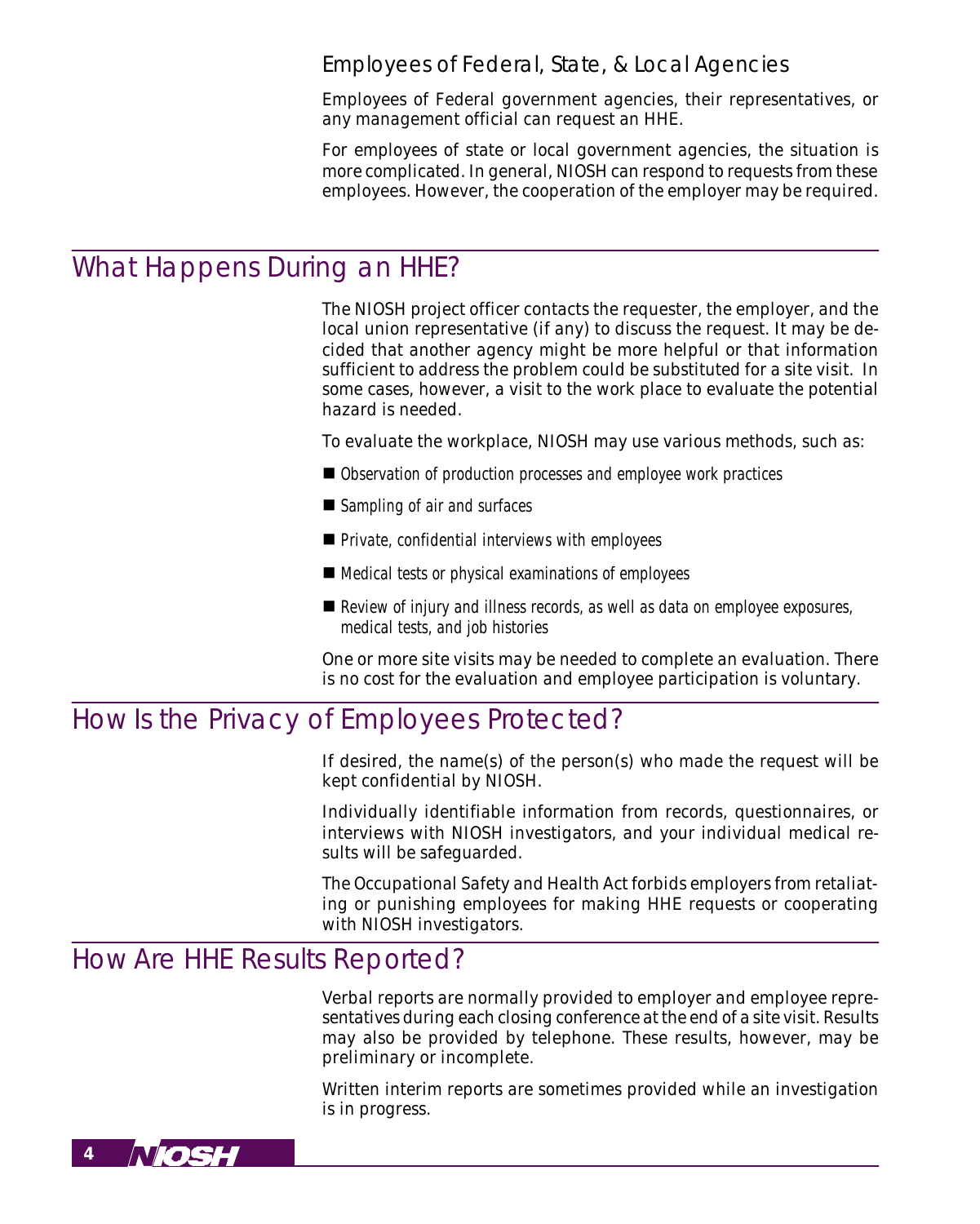*When all the information and data have been analyzed, NIOSH publishes a final report, giving findings and recommendations. Copies of this report are sent to the requester, the employer, employee representatives, OSHA, and other appropriate agencies.*

*The final report is public information and is made available to as wide an audience as possible so that others may benefit from the findings and recommendations.*

*The employer is required to post the final report in a place accessible to workers from all areas evaluated. The employer may choose instead to give NIOSH the names and addresses of affected employees to permit NIOSH to mail the report to each one.*

*Although NIOSH has no authority to compel the employer to adopt its recommendations, experience has shown that many employers attempt to correct problems identified in the HHE report.*

## How Do I Request an HHE?

*As part of this booklet you will find a Health Hazard Evaluation Request Form, (Pages 7-8) as well as instructions on completing the form. If you have questions about the form, or need assistance answering any of the questions you can contact our technical information staff at 513-841- 4382, Monday-Friday, 9:00 a.m. until 4:00 p.m. The technical information staff will be able to assist you in completing the request form.*

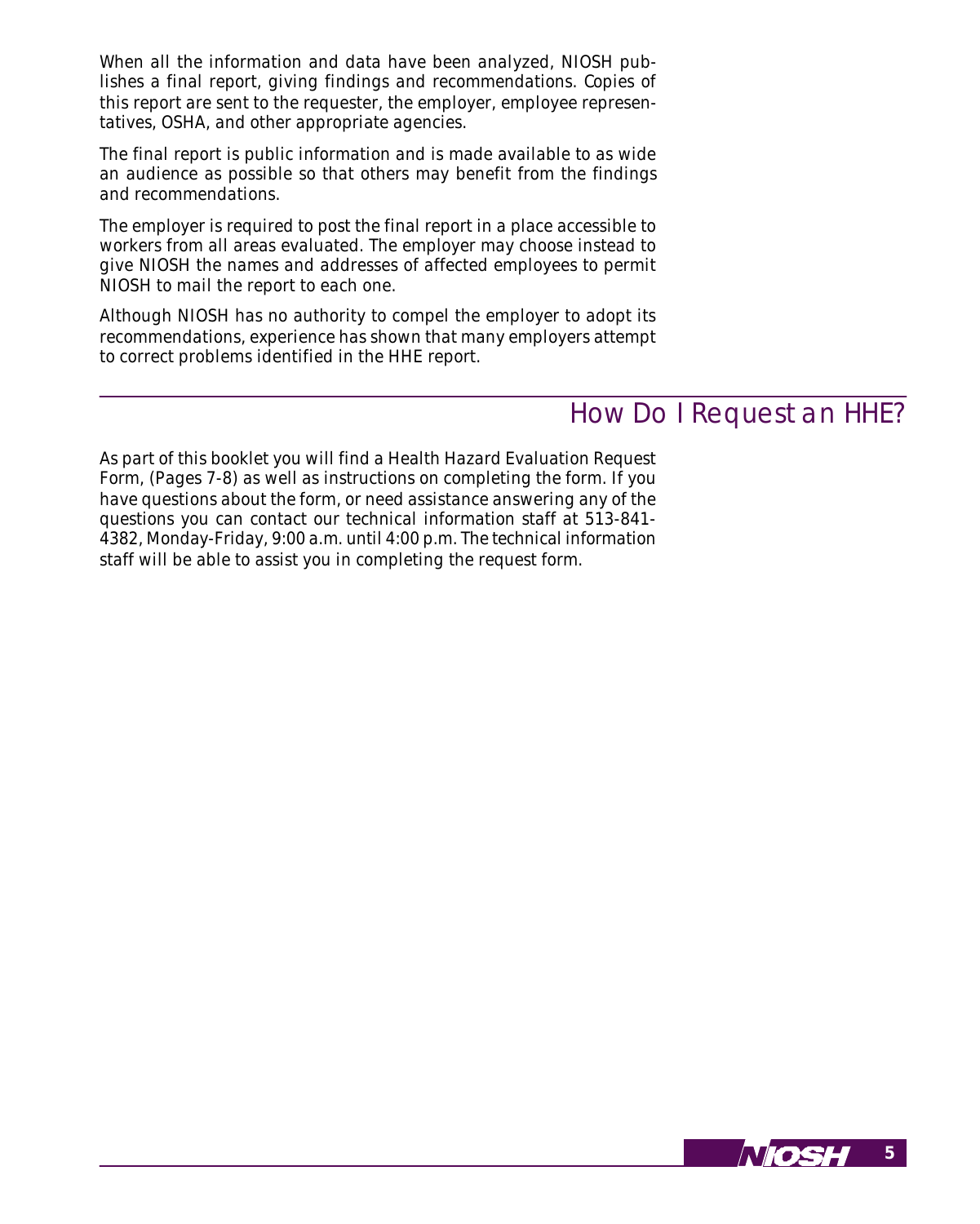## How do I contact NIOSH?

NIOSH Toll free number:1-800-356-4674 (1-800-35-NIOSH)

## **Cincinnati, Ohio**

*NIOSH, Hazard Evaluations and Technical Assistance Branch (HETAB), MS R-9 4676 Columbia Parkway Cincinnati, Ohio 45226-1998 (513) 841-4382 FAX: (513) 841-4488*

## **Morgantown, West Virginia**

*NIOSH, Field Studies Branch (FSB) 1095 Willowdale Road, MS-18 Morgantown, West Virginia 26505-2845 (304) 285-5711 FAX: (304) 285-5796*

## **S. Dartmouth, Massachusetts**

*NIOSH, New England Field Office P.O. Box 87040 S. Dartmouth, Massachusetts 02748-0701 (508) 997-6126*

## **Atlanta, Georgia**

*NIOSH, Atlanta Field Office 1600 Clifton Road Room 3122, MS D37 Atlanta, Georgia 30333 (404) 639-4170*

## **Denver, Colorado**

*NIOSH, Denver Field Office P.O. Box 25226 Denver, Colorado 80225-0226 (303) 236-6032*

*or visit the NIOSH homepage on the World Wide Web at www.cdc.gov/niosh*

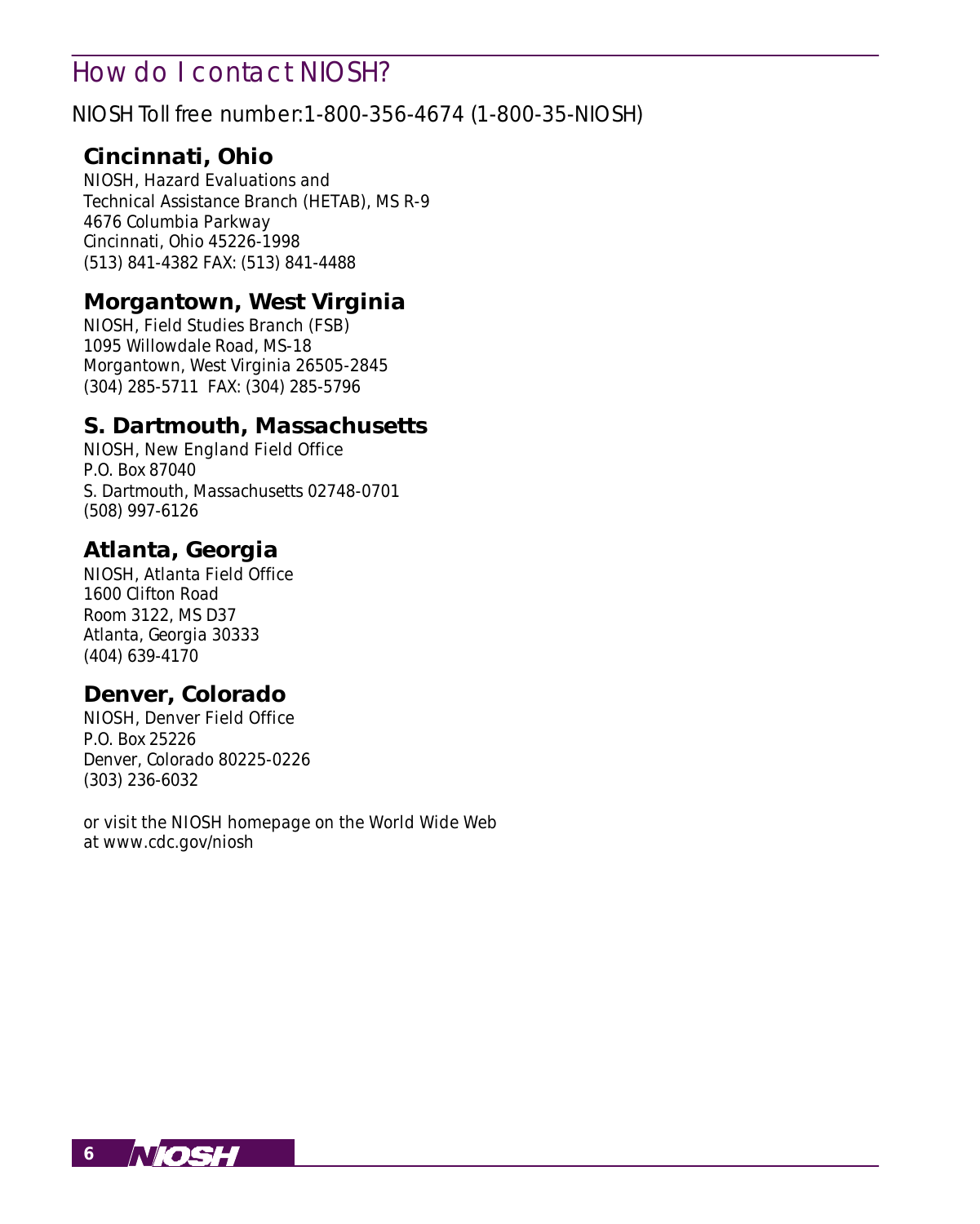Request for Health Hazard Evaluation (HHE) (Internet version available at: www.cdc.gov/niosh/hheform.html)

## Establishment Where Possible Hazard Exists

| 1              | Company name:                                                                                                                                                                                                                                             |  |  |  |  |  |  |
|----------------|-----------------------------------------------------------------------------------------------------------------------------------------------------------------------------------------------------------------------------------------------------------|--|--|--|--|--|--|
| $\overline{2}$ | Address:                                                                                                                                                                                                                                                  |  |  |  |  |  |  |
|                | <b>State:</b> State: State: State: State: State: State: State: State: State: State: State: State: State: State: State: State: State: State: State: State: State: State: State: State: State: State: State: State: State: State: Sta<br>Zip Code:<br>City: |  |  |  |  |  |  |
| 3              | What product or service is provided at this workplace?                                                                                                                                                                                                    |  |  |  |  |  |  |
| $\overline{4}$ | Specify the particular work area, such as building or department, where the possible hazard exists:                                                                                                                                                       |  |  |  |  |  |  |
| 5              | How many people are exposed?<br><b>6</b> Duration of exposure (hrs/day)?                                                                                                                                                                                  |  |  |  |  |  |  |
| 7              | What are the occupations of the exposed employees; what is the process/task?                                                                                                                                                                              |  |  |  |  |  |  |
|                |                                                                                                                                                                                                                                                           |  |  |  |  |  |  |
| 8              | To your knowledge, has NIOSH, OSHA, MSHA, or any other government agency previously evaluated<br>this workplace? $\Box$ YES $\Box$ NO                                                                                                                     |  |  |  |  |  |  |
| 9              | Is a similar request currently being filed with, or is the problem under investigation by any other local, state, or<br>federal agency? $\Box$ YES $\Box$ NO                                                                                              |  |  |  |  |  |  |
|                | 10 If either question 8 or 9 is answered yes, give the name and location of each agency. _____________________                                                                                                                                            |  |  |  |  |  |  |
|                | 11 Which company official is responsible for employee health and safety?                                                                                                                                                                                  |  |  |  |  |  |  |
|                | 12 How did you learn about the NIOSH HHE program? $\Box$ Company representative $\Box$ Co-worker<br>$\Box$ Union $\Box$ Other employee representative $\Box$ NIOSH Website $\Box$ NIOSH 1-800 Number $\Box$ News media (TV,                               |  |  |  |  |  |  |
|                | Description of the Possible Hazard or Problem                                                                                                                                                                                                             |  |  |  |  |  |  |
|                | 13 Please list all substances, agents, or work conditions that you believe may contribute to the possible health hazard.<br>(Include chemical names, trade names, manufacturer or other identifying information, as appropriate.) ________                |  |  |  |  |  |  |
|                |                                                                                                                                                                                                                                                           |  |  |  |  |  |  |

- *14 In what physical form(s) do(es) the substance(s) exist?*  $\Box$  *Dust*  $\Box$  *Gas*  $\Box$  *Liquid*  $\Box$  *Mist*  $\Box$  *Other*
- **15** How are the affected employees exposed (route of exposure)?  $\Box$  Breathing  $\Box$  Skin contact  $\Box$  Swallowing  $\Box$  Other (please list)

#### **[Send completed form to address listed on the reverse side.]**

**7** *of this collection of information, including suggestions for reducing this burden, to DHHS Reports Clearance Officer; Paperwork Reduction Project (0920-0102); Rm This form is provided to assist in requesting a health hazard evaluation from the U.S. Department of Health and Human Services. Public reporting burden for this collection of information is estimated to average 12 minutes per response, including the time for reviewing instructions, searching existing data sources, gathering and maintaining the data needed, and completing and reviewing the collection of information. An agency may not conduct or sponsor, and a person is not required to respond to a collection of information unless it displays a currently valid OMB control number. Send comments regarding this burden estimate or any other aspect 531-H, H. Humphrey Bg.; 200 Independence Ave., SW; Washington, DC 20201.(See Statement of Authority on reverse.)*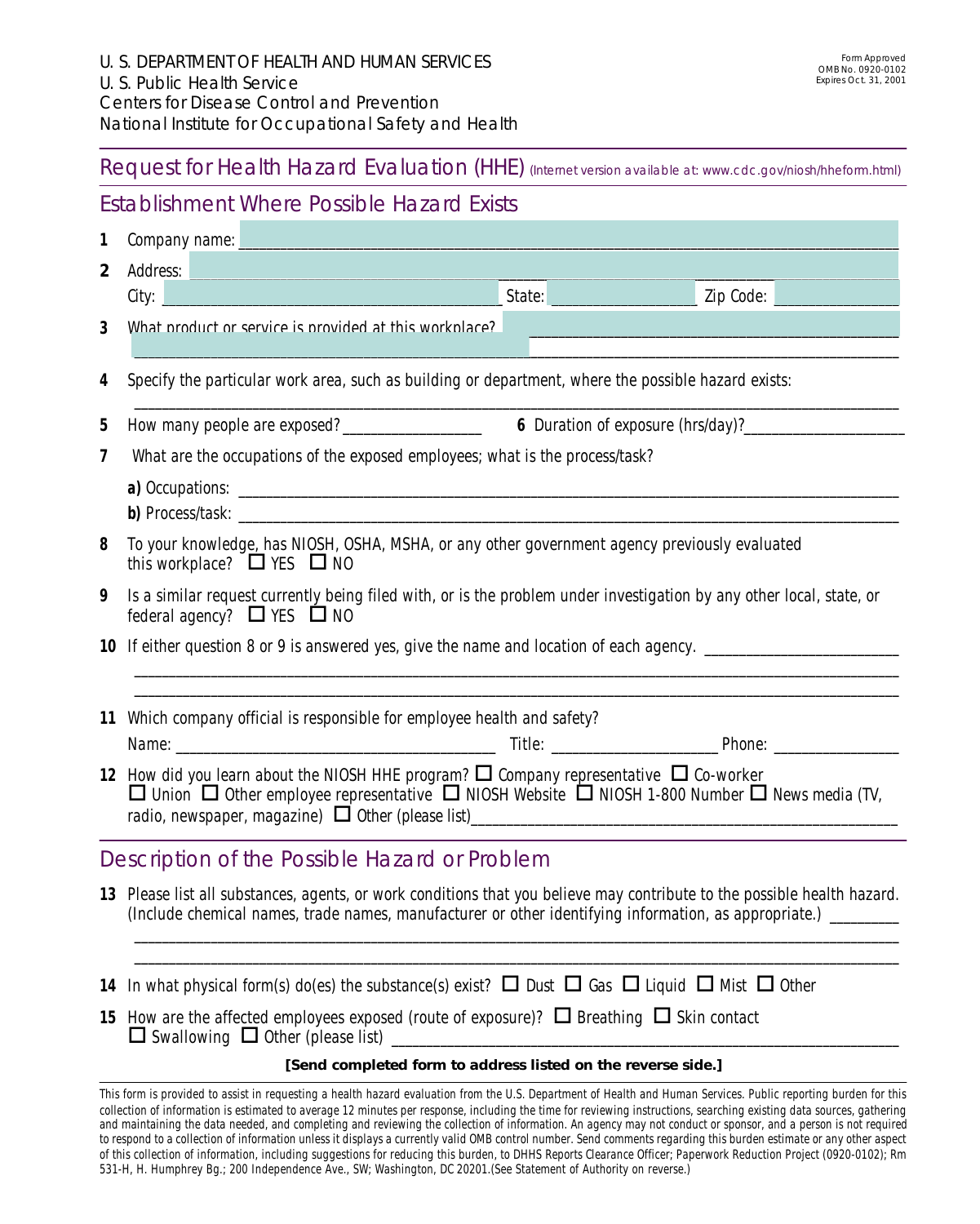|  |  |  |  |  |  | 16 What health problem(s) do employees have as a result of these exposures? (Please circle the one of most concern.) |
|--|--|--|--|--|--|----------------------------------------------------------------------------------------------------------------------|
|--|--|--|--|--|--|----------------------------------------------------------------------------------------------------------------------|

*\_\_\_\_\_\_\_\_\_\_\_\_\_\_\_\_\_\_\_\_\_\_\_\_\_\_\_\_\_\_\_\_\_\_\_\_\_\_\_\_\_\_\_\_\_\_\_\_\_\_\_\_\_\_\_\_\_\_\_\_\_\_\_\_\_\_\_\_\_\_\_\_\_\_\_\_\_\_\_\_\_\_\_\_\_\_\_\_\_\_\_\_\_\_\_\_\_\_\_\_\_\_\_\_\_\_\_\_\_\_*

| Submitting the HHE Request           |                                                                                                                                                                                                                      |                                                                                                                                                                              |  |  |  |  |
|--------------------------------------|----------------------------------------------------------------------------------------------------------------------------------------------------------------------------------------------------------------------|------------------------------------------------------------------------------------------------------------------------------------------------------------------------------|--|--|--|--|
|                                      |                                                                                                                                                                                                                      |                                                                                                                                                                              |  |  |  |  |
|                                      |                                                                                                                                                                                                                      |                                                                                                                                                                              |  |  |  |  |
|                                      |                                                                                                                                                                                                                      |                                                                                                                                                                              |  |  |  |  |
|                                      |                                                                                                                                                                                                                      |                                                                                                                                                                              |  |  |  |  |
|                                      |                                                                                                                                                                                                                      | 21 a) Business phone: $\rule{1em}{0.15mm}$ b) Home phone: $\rule{1.5mm}{0.15mm}$ c) Best time of day to call:                                                                |  |  |  |  |
| ing employees are below:             | $\Box$ I am a <b>current employee</b> of the employer, and an<br>authorized representative of two or more* other<br>current employees in the workplace where the<br>exposures are found. Signatures of the authoriz- | $\Box$ I am an authorized representative of, or an<br>officer of the <i>union</i> or other organization<br>representing the employees for collective<br>bargaining purposes. |  |  |  |  |
| Please provide additional signatures |                                                                                                                                                                                                                      | Name and address of this organization:                                                                                                                                       |  |  |  |  |
|                                      |                                                                                                                                                                                                                      |                                                                                                                                                                              |  |  |  |  |
|                                      |                                                                                                                                                                                                                      | $\Box$ I am an employer representative.                                                                                                                                      |  |  |  |  |
|                                      |                                                                                                                                                                                                                      |                                                                                                                                                                              |  |  |  |  |
|                                      | *Additional signatures are not necessary if you are one<br>of 3 or fewer employees in the affected workplace                                                                                                         |                                                                                                                                                                              |  |  |  |  |

*23 Please indicate your desire:*

 $\Box$  *I do not want my name revealed to the employer.* 

o *My name may be revealed to the employer.*

#### **SEND COMPLETED FORM TO***:*

*National Institute for Occupational Safety and Health Hazard Evaluations and Technical Assistance Branch 4676 Columbia Parkway, Mail Stop R-9 Cincinnati, Ohio 45226-1988*

*Phone: (513) 841-4382 FAX: (513) 841-4488*

**8** *of 42 CFR Part 85.7. The voluntary cooperation of the respondent requester is required to initiate the Health Hazard Evaluation.STATEMENT OF AUTHORITY: Sections 20(a)(3-6) of the Occupational Safety and Health Act (29 USC 669(a)(6-9)), and Section 501(a)(11) of the Federal Mine Safety and Health Act (30 USC 951(a)(11)). The identity of the requester will not be revealed if he or she so indicates on the application form in accordance with the provisions*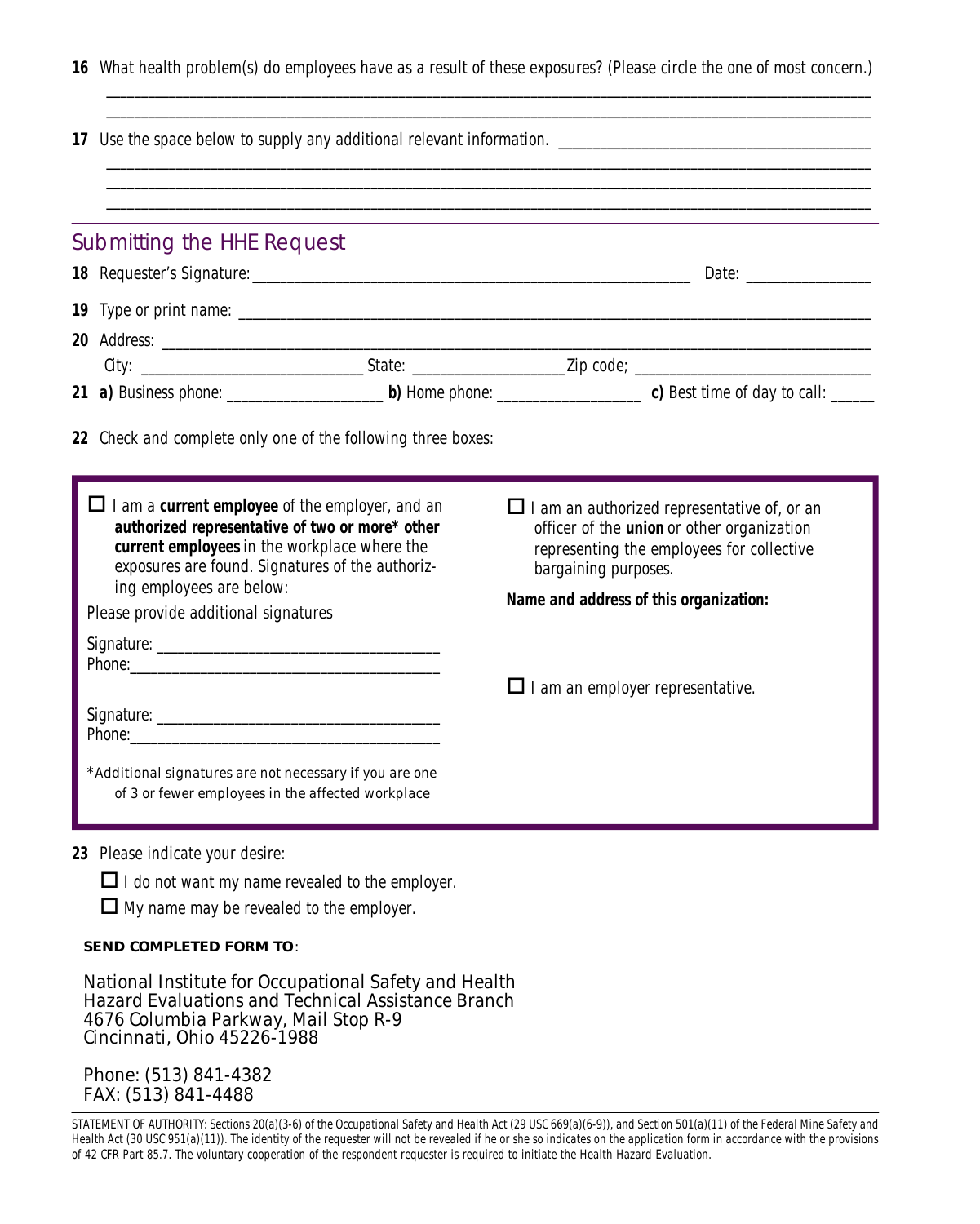## REQUESTS FOR HEALTH HAZARD EVALUATIONS

*(Code of Federal Regulations, Title 42, Part 85, 37 FR 23640, November 7, 1972; amended at 45 FR 2651, January 14, 1980)*

#### **Part 85-REQUESTS FOR HEALTH HAZARD EVALUATIONS**

#### *Sec.*

- **85.1** *Applicability.*
- **85.2** *Definitions.*
- **83.3** *Procedures for requesting health hazard evaluations.*
- **85.3-1** *Contents of a request for health hazard evaluations.*
- **85.4** *Acting on requests.* **85.5** *Authority for*
- *investigations.*
- **85.6** *Advance notice of visits.*
- **85.7** *Conduct of investigations.*
- **85.8** *Provision of suitable space for employee interviews and examination; identification of employees.*
- **85.9** *Representatives of employers and employees; employee requests.*
- **85.10** *Imminent dangers.*
- **85.11** *Notification of determination to employers, affected employees, and Department of Labor.*
- **85.12** *Subsequent requests for health hazard evaluations.*

*AUTHORITY: Sec. 8(g), 84 Stat. 1600; 29 U.S.C 657(g) and sec. 508, 83 Stat. 803; 30 U.S.C 957.*

*SOURCE: 37 FR 23640, Nov. 7, 1972, unless otherwise noted.*

#### **85.1 Applicability.**

*This Part 85 applies to health hazard evaluations requested by any employer or authorized representative of employees under section 20(a)(6) of the Occupational Safety and Health Act of 1970 or section 501(a)(11) of the Federal Mine Safety and Health Act of 1977. This part is not intended to pre-* *clude the use of other channels of communication with the National Institute for Occupational Safety and Health to obtain information and technical assistance concerning toxic substances or physical agents.*

*[45 FR 2652, Jan. 14, 1980]*

#### **85.2 Definitions.**

 *Any term defined in the Occupational Safety and Health Act of 1970 or the Federal Mine Safety and Health Act of 1977 and not defined below shall have the meaning given it in the respective Acts. As used in this part:*

 *"OSH Act" means the Occupational Safety and Health Act of 1970 (29 U.S.C. 651, et seq.).*

 *"FMSH Act" means the Federal Mine Safety and Health Act of 1977 (30 U.S.C. 801, et seq.).*

 *"Authorized representative of employees" means any person or organization meeting the conditions specified in 85.3-1(e)(1), (2), or (3).*

 *"Employee" has the same meaning as stated in the OSH Act and for the purposes of this part includes "miner" as defined the FMSH Act.*

 *"Employer" has the same meaning as stated in the OSH Act and for the purpose of this part includes "Operator" as defined in the FMSH Act.*

 *"Health hazard evaluation" means the investigation and the determination of potentially toxic or hazardous effects of: (a) any substance normally used or found in any place of employment to which the OSH Act is applicable, or (b) any substance or physical agent normally used or found in any place of employment to which the FMSH Act is applicable.*

 *"Investigation" means a physical inspection of the place of employment under section 8 of the OSH Act and includes inspection, sampling, observation, review of pertinent records, and other measurements reasonably necessary to determine whether any substance or physical agent found* *in the place of employment has potentially toxic or hazardous effects in the concentrations or levels used or found.*

 *"NIOSH" means the National Institute for Occupational Safety and Health, Center for Disease Control, Public Health Service, Department of Health and Human Services.*

 *"NIOSH officer" means a NIOSH employee who has been authorized by the Director, NIOSH, to conduct investigations according to this part.*

 *"Physical agent" means any condition produced by the environment and/or work processes that can result in hazardous effects as defined in this section. Examples of physical agents are noise, temperature, illumination, vibration, radiation, and pressure.*

 *"Place of employment" means any coal or other mine, factory, plant, establishment, construction site, or other area, workplace, or environment where work is performed by any employee of an employer.*

 *"Substance" means any chemical or biological agent or dust which has the potential to produce toxic effects.*

 *"Toxic effects" or "hazardous effects" are those effects which result in short- or long-term disease, bodily injury, affect health adversely, or endanger human life.*

*[45 FR 2862, Jan. 14, 1980]*

#### **85.3 Procedures for requesting health hazard evaluations.**

*(a) Requests for health hazard evaluations should be addressed to the National Institute for Occupational Safety and Health as follows:*

*(1) Requests from general industry. Hazard Evaluations and Technical Assistance Branch, Division of Surveillance, Hazard Evaluations, and Field Studies, NIOSH, 4676 Columbia Parkway, Cincinnati, OH 45226.*

*(2) Requests from mining industry. Environmental Investigations Branch, Division of Respiratory Disease Studies, NIOSH, 944*

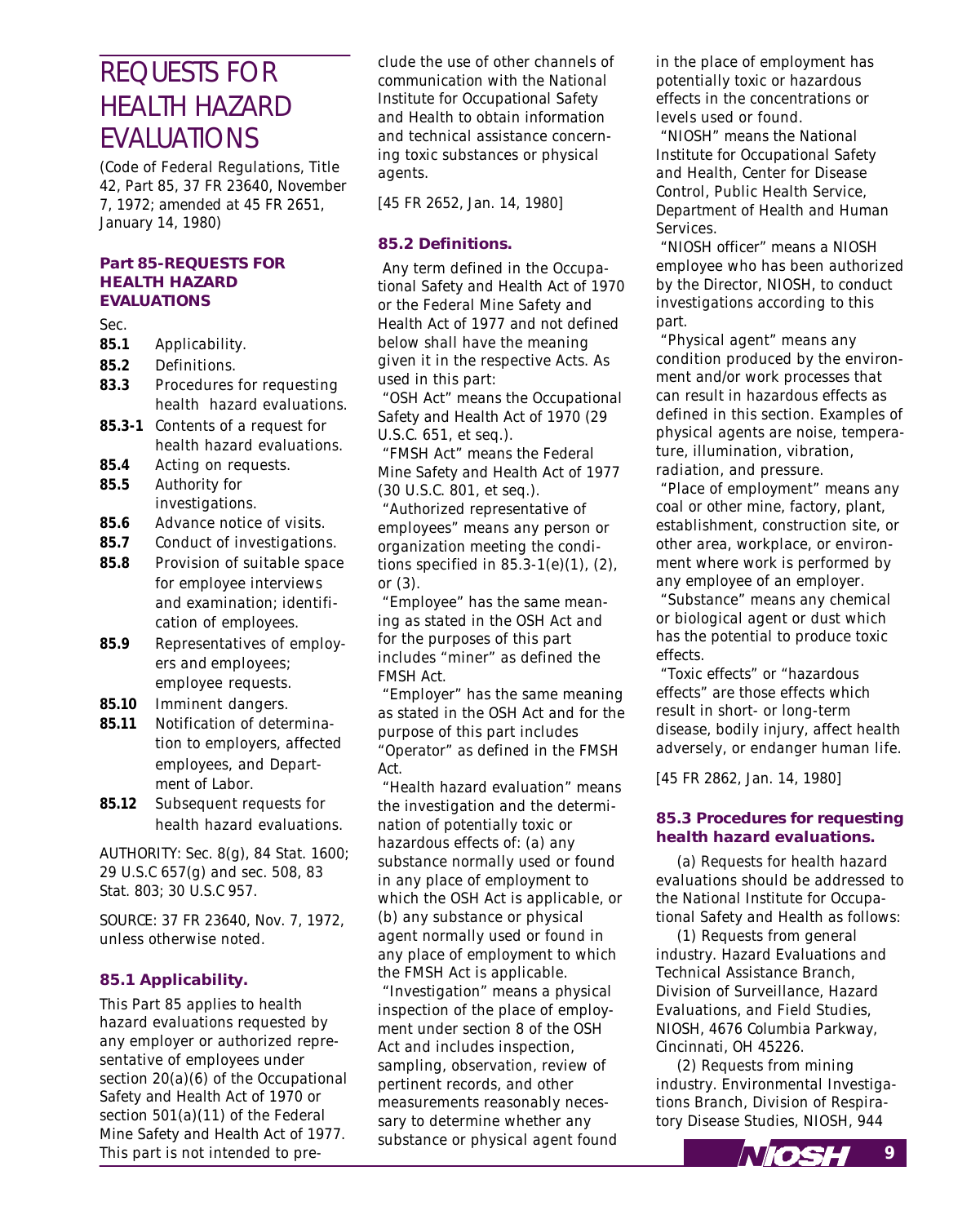*Chestnut Ridge Rd., Morgantown, WV 26505.*

*(b) Requests for health hazard evaluations shall be submitted in writing and signed by either: (1) The employer in whose place of employment the substance or physical agent is normally found, or (2) an authorized representative of employees (see 85.3-1(e)) in the place of employment where the substance or physical agent is normally found.*

*[45 FR 2653, Jan. 14, 1980]*

#### **85.3-1 Contents of a request for health hazard evaluation.**

 *Each request for health hazard evaluation shall contain:*

*(a) The requester's name address, and telephone number if any.*

*(b) The name and address of the place of employment where the substance or physical agent is normally found.*

*(c) The specific process or type of work which is the source of the substance or physical agent, or in which the substance or physical agent is used.*

*(d) Details of the conditions or circumstances which prompted the request.*

*(e) A statement, if the requester is not the employer, that the requester is:*

*(1) An authorized representative or an officer of the organization representing the employees for purposes of collective bargaining; or*

*(2) An employee of the employer and is authorized by two or more employees employed in the same place of employment to represent them for purposes of these Acts (each such authorization shall be in writing and a copy submitted with the request for health hazard evaluation); or*

*(3) One of three or less employees employed in the place of employment where the substance or physical agent is normally found.*

*(f) A statement indicating*



*whether or not the name(s) of the requester or those persons who have authorized the requester to represent them may be revealed to the employer by NIOSH.*

*(g) The following supplementary information if known to the requester:*

*(1) Identity of each substances or physical agent involved;*

*(2) The trade name, chemical name, and manufacturer of each substance involved;*

*(3) Whether the substance or its container or the source of the physical agent has a warning label; and*

*(4) The physical form of the substance or physical agent, number of people exposed, length of exposure (hours per day) and occupations of exposed employees.*

*NOTE: NIOSH has developed two forms entitled "Request for Health Hazard Evaluation" and "Request for Mining Health Hazard Evaluation" to assist persons in requesting evaluations. The forms are available upon request from the offices listed in 85.3(a)(1) and (2) or from the Regional Consultant for Occupational Safety in any Regional Office of the Department of Health and Human Services.*

*[45 FR 2863, Jan. 14, 1980]*

#### **85.4 Acting on requests.**

*(a) Upon receipt of a request for health hazard evaluation submitted under this part, NIOSH will determine whether or not there is reasonable cause to justify conducting an investigation.*

*(b) If NIOSH determines that an investigation is justified, a NIOSH officer will inspect the place of employment, collect samples where appropriate, and perform tests necessary to the conduct of a health hazard evaluation, including medical examinations of employees.*

*(c) If NIOSH determines that an investigation is not justified, the requester will be notified in writing of the decision.*

*[45 FR 2653, Jan. 14, 1980]*

#### **85.5 Authority for investigations.**

*(a) NIOSH officers who have been issued official NIOSH credentials (Form No. CDC/NIOSH 2.93) are authorized by the Director, NIOSH, under section 20(a)(6) and (8) of the OSH Act and sections 501(a)(11) and (103) of the FMSH Act: To enter without delay any place of employment for the purpose of conducting investigations of all pertinent processes, conditions, structures, machines, apparatus, devices, equipment, records, and materials within the place of employment; and to conduct medical examinations, anthropometric measurements, and functional tests of employees within the place of employment as may be directly related to the specific health hazard evaluation being conducted. Investigations will be conducted in a reasonable manner, during regular working hours or at other reasonable times and within reasonable limits. In connection with any investigation, the NIOSH officers may question privately any employer, owner, operator, agent, or employee from the place of employment,and review, abstract and duplicate records required by the Acts and regulations and any other related records.*

*(b) Areas under investigation which contain information classified by any agency of the United States Government in the interest of national security will be investigated only by NIOSH officers who have obtained the proper security clearance and authorization.*

*[45 FR 2653 Jan. 14, 1980]*

#### **85.6 Advance notice of visits.**

*(a) Advance notice of visits to the place of employment may be given to expedite a thorough and effective investigation. Advance notice will not be given when, in the judgment of the NIOSH officer, giving such notice would adversely affect the validity and effectiveness of the investigation.*

*(b) Where a request in accordance with this part has been made*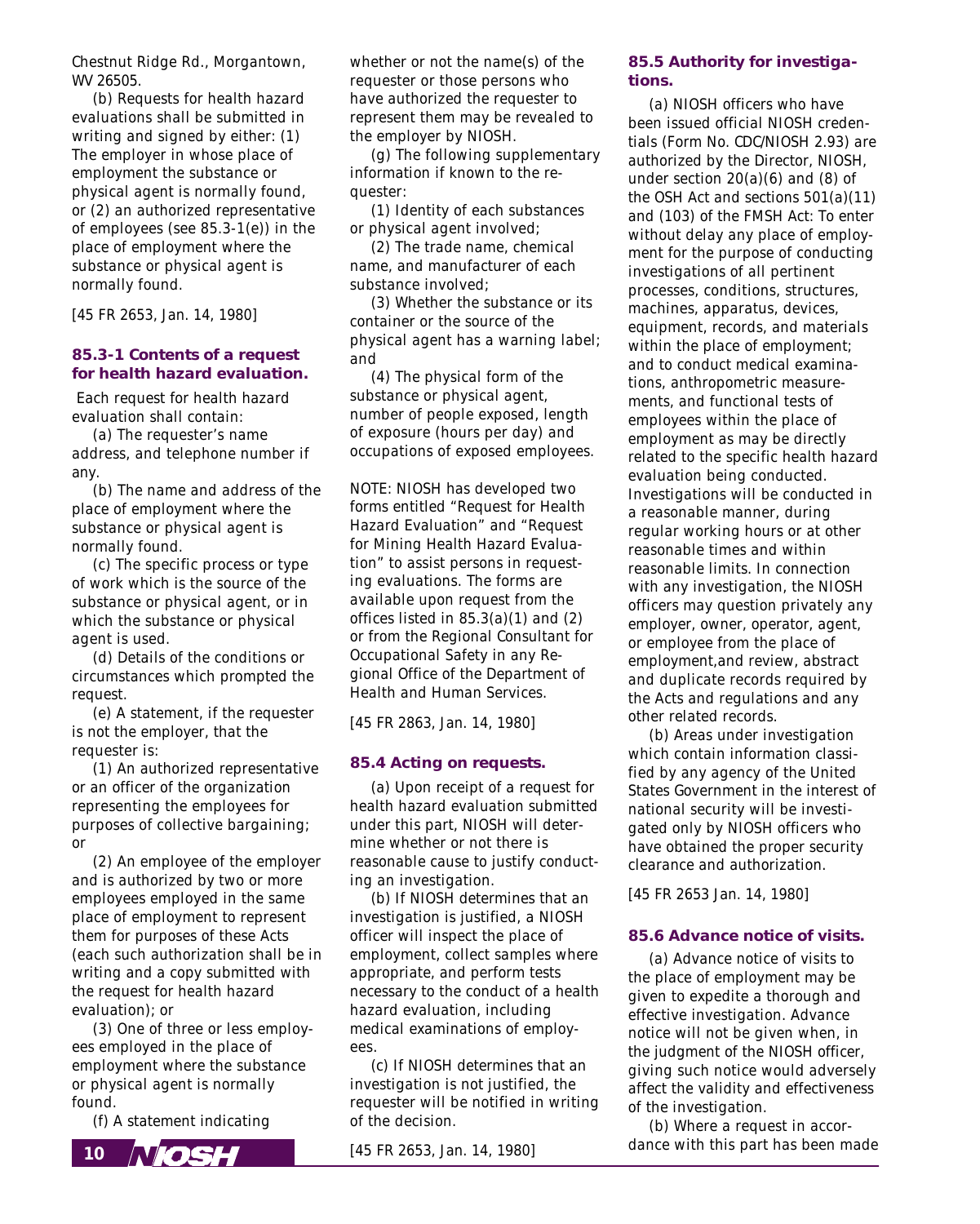*by an authorized representative of employees, advance notice in accordance with paragraph (a) of this section will be given by NIOSH to the requester, the representative of the employees for purposes of collective bargaining if such representative is other than the requester, and to the employer.*

*(c) Where a request in accordance with this part has been made by any employer, advance notice will be given by NIOSH to the employer. Upon the request of the employer, NIOSH will inform the authorized representative of employees of the visit: Provided, The employer furnishes NIOSH in writing with the identity of such representative and with such information as is necessary to enable NIOSH to properly inform such representative of the visit.*

#### **85.7 Conduct of investigations.**

*(a) Prior to beginning an investigation, NIOSH officers shall present their credentials to the owner, operation, or agent in charge at the place of employment, explain the nature, purpose, and scope of the investigation and the records specified in 85.5 which they wish to review. Where the investigation is the result of a request submitted by an authorized representative of employees, a copy of the request shall be provided to the employer, except where the requester or any person authorizing the requester pursuant to 85.3- 1(e)(2) has indicated that NIOSH not reveal his name to the employer, in which case a summary of the basis for the request shall be provided to the employer.*

*(b) At the commencement of an investigation, the employer should precisely identify information which can be obtained in the workplace or workplaces to be inspected as trade secrets. If the NIOSH officer has no clear reason to question such identification, such information shall not be disclosed except in accordance with provisions of section 20(a)(6) and*

*section 15 of the OSH Act, or section 501(a)(11) of the FMSH Act. However, if NIOSH at any time questions such identification by an employer, not less than 15 days' notice to an employer shall be given of the intention to remove the trade secret designation from such information. The employer may within that period submit a request to the Director, NIOSH, to reconsider this intention and may provide additional information in support of the trade secret designation. The Director, NIOSH, shall notify the employer in writing of the decision which will become effective no sooner than 15 days after the date of such notice.*

*(c) NIOSH officers are authorized to collect environmental samples and samples of substances, or measurements of physical agents, to take or obtain photographs related to the purpose of the investigation, employ other reasonable investigative techniques, including medical examinations of employees with the consent of such employees, and to question privately any employer, owner, operator, agent, or employee. The employer shall have the opportunity to review photographs taken or obtained for the purpose of identifying those which contain or might reveal a trade secret.*

*(d) NIOSH officers shall comply with all safety and health rules and practices at the place of employment being investigated, and they shall provide and use appropriate protective clothing and equipment. In situations requiring specialized or unique types of protective equipment, such equipment shall be furnished by employer.*

*(e) The conduct of investigations shall be such as to preclude unreasonable disruption of the operations of the employer's establishment.*

*[37 FR 23640, Nov. 7, 1972, as amended at 45 FR 2653, Jan. 14, 1980]*

#### **85.8 Provision of suitable space for employee interviews and examinations; identification of employees.**

 *An employer shall, in request of the NIOSH officer, provide suitable space, if such space is reasonably available, to NIOSH to conduct private interviews with and examinations of, employees. NIOSH officers shall consult with the employer as to the time and place of the medical examination and shall schedule such examinations so as to avoid undue disruption of the operations of the employer's establishment. NIOSH shall conduct, and assume the medical costs of, examinations conducted under this part.*

#### **85.9 Representatives of employers and employees; employee requests.**

*(a) NIOSH officers shall be in charge of investigations. Where the request for a health hazard evaluation has been made by an authorized representatives of employees, a representative of the employer and a representative authorized by his employees who is an employee shall be given an opportunity to accompany the NIOSH officer during the initial physical inspection of any workplace for the purpose of aiding the investigation by identifying the suspected hazard. The NIOSH officer may permit additional employer representatives and such additional representatives authorized by employees to accompany him where he determines that such additional representatives will further aid the investigation. However, if in the judgement of the NIOSH officer, good cause has been shown why accompaniment by a third party who is not an employee of the employer is reasonably necessary to the conduct of an effective and through investigation of the work place, such third party may accompany the NIOSH officer during the inspection: Provided*